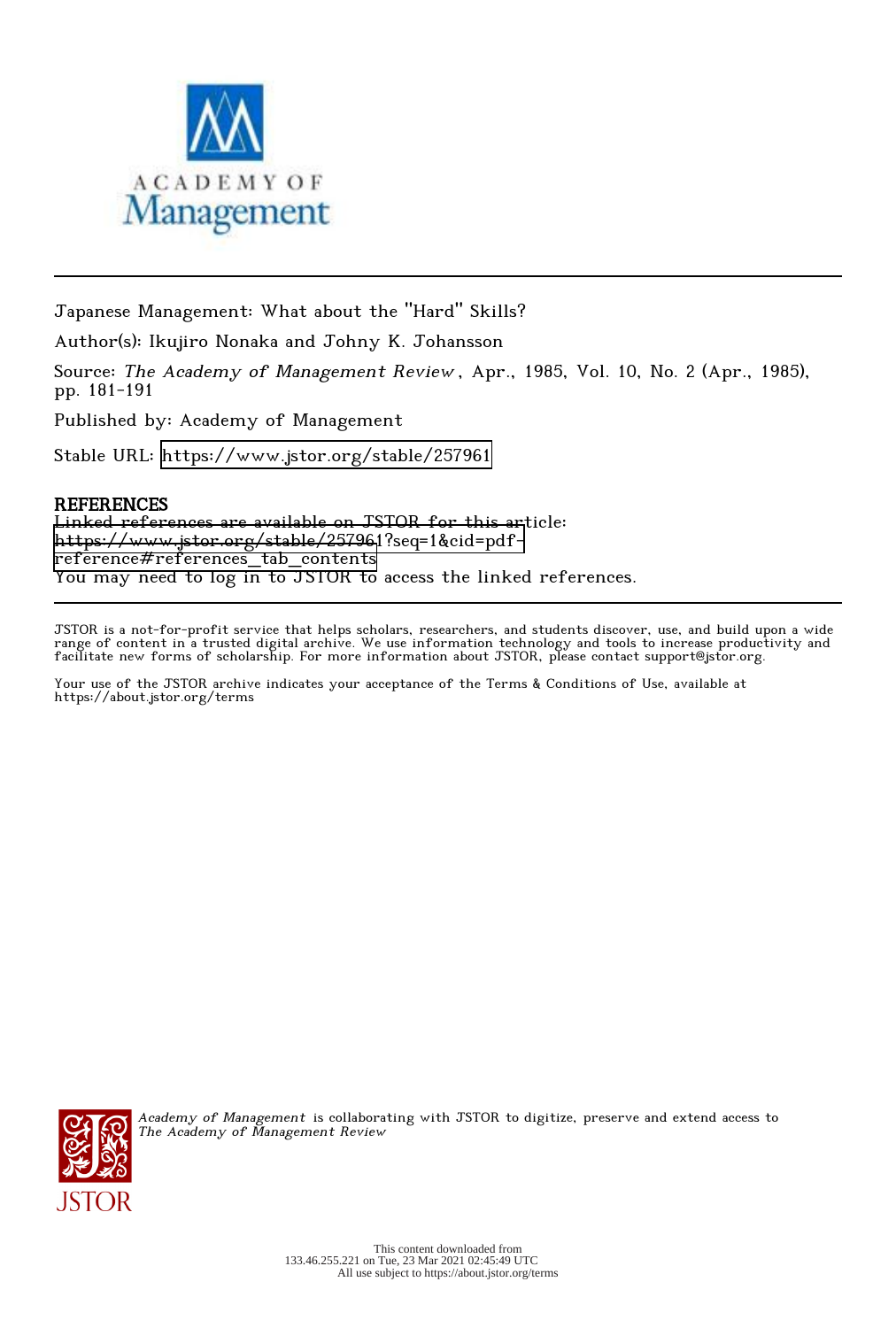# Japanese Management: What About the "Hard" Skills?<sup>1</sup>

# IKUJIRO NONAKA Hitotsubashi University, Japan JOHNY K. JOHANSSON University of Washington

 Many writers on Japanese management emphasize the importance of "soft" skill, staff, style, and superordinate goal factors in managing successful organizations. It is argued here that Japanese firms face turbulent environments, making the "hard" factors of strategy, structure, and systems necessary for success. The idea of organiza tional learning is used to explain how Japanese firms' hard skills have equalled and sometimes surpassed those of Western firms, despite the limited professional education of Japanese managers.

 The importance of management skills in the success of Japanese organizations has been under lined in a number of recent contributions, nota bly Ouchi (1981) and Pascale and Athos (1981). Japanese management in these books serves mainly as a foil for the development of a general argu ment for the superiority of a management style synthesizing the best of both Japanese and Ameri can management. Briefly, this synthesis consists of a combination of structural factors (the Ameri can type in Ouchi's treatment; the three "hard" S's of strategy, structure, and systems in Pascale and Athos' discussion) with the human resources of the organization (the Japanese type according to Ouchi, and the four "soft" S's-skills, staff, style, and superordinate goals—in Pascale and Athos). The degree of consistency achieved in the relationships between these two areas is an indicator of the strength of managerial perfor mance in the organization. One lesson from the Japanese managers is that the soft factors might well be at least as important for success as the hard factors. A similar message, although with out explicit reference to the Japanese, emerges from the recent study by Peters and Waterman (1982) of excellent companies in the U.S.

 In relating these managerial skills to the ulti mate success of an organization it becomes im portant, however, also to take into account the environment in which operations take place. As contingency theory suggests, one of the key fac tors in the success of a company is the degree to which an acceptable "fit" between the organiza tion and its environment can be achieved. Mana gerial skills in the areas of the soft S's must be combined with strength on the side of the hard S's for this fit to be developed. One might even argue that the "goodness of fit" has more to do with the strategy and structure variables than with the softer factors, because the latter relate more to the internal workings of the organization. The treatments of Japanese management tend to ignore the role of the environment, and the consequent downplaying of the hard factors in favor of an emphasis on the softer variables is not surprising.

 The fact is that some of the soft techniques utilized in Japanese organizations are a direct con sequence of the lack of a "hard" professional man agement education among Japanese managers.

<sup>&</sup>lt;sup>1</sup>Thanks for constructive criticism of earlier drafts are given to several colleagues, including Tadao Kagono at Kobe Uni versity; Kiyonori Sakakibara at Hitotsubashi University; Doug las L. MacLachlan, Thomas W. Roehl, Jeremiah J. Sullivan, and J. Frederick Truitt at the University of Washington; and Roger Strang at New York University. The study was par tially funded by a grant from the Pacific Rim Project at the University of Washington.

Professor Johansson coauthored this paper while he was a Visiting Professor of Marketing at the Graduate School of Business Administration, New York University.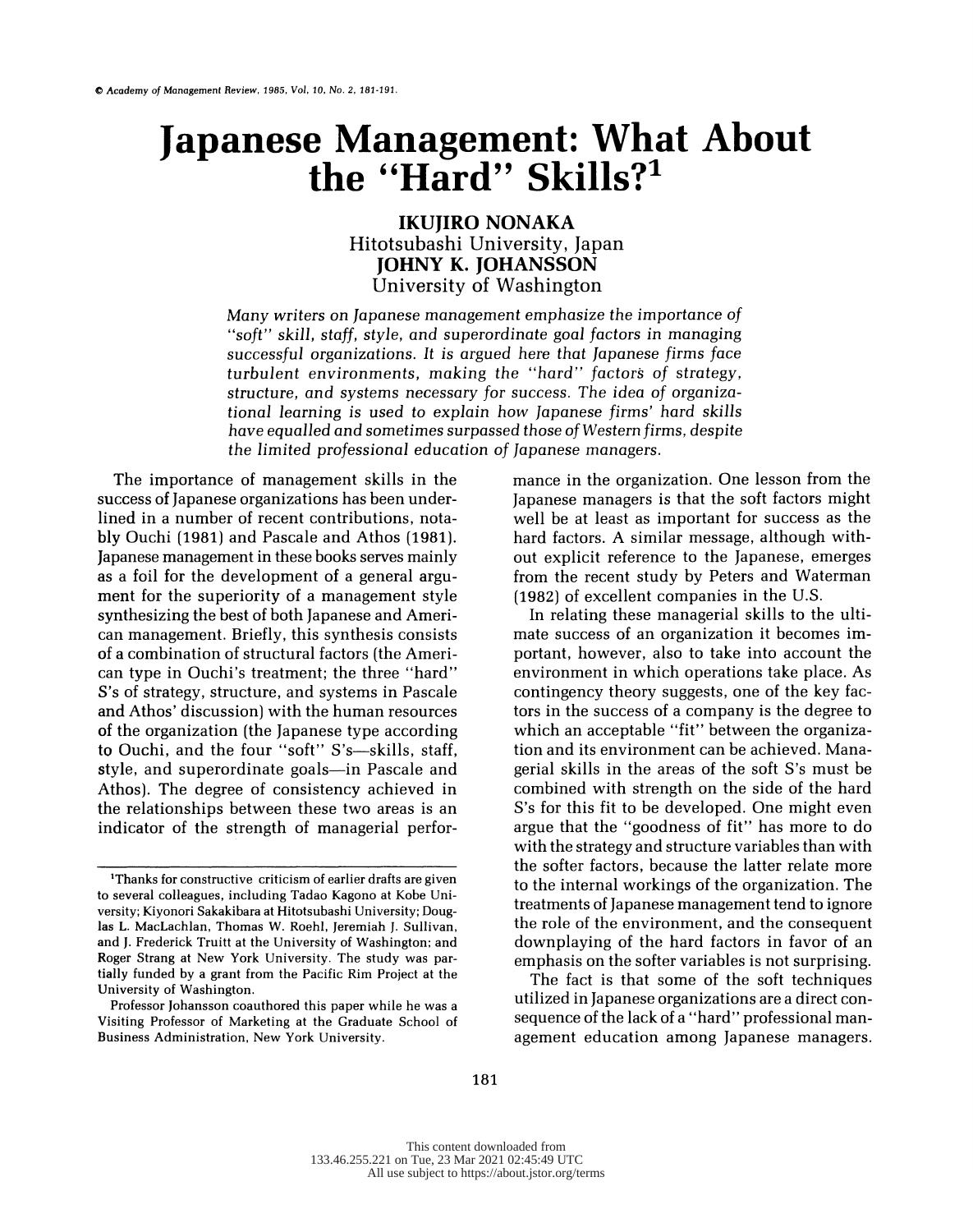The job rotation programs, the consensus deci sion making process, the on-the-job training (o-j-t), and the wide sharing of information aie all predicated upon the "nonprofessionalism" of the individual manager. In the West, business schools are partially responsible for the develop ment of hard skills. It thus is natural that the success of the Japanese model has been accompa nied by attacks on the validity of business educa tion as developed primarily in the United States (Hayes & Abernathy, 1980). Business schools in the United States seem to have forgotten that hard skills alone will not be sufficient.

 But once the environment is brought into the picture, one wonders quite naturally whether, by the same token, the emphasis on the soft skills of the Japanese managers does not lead to an imbal ance in the opposite direction. If, as contingency theory suggests, managers need certain hard skills in order to deal with a dynamic business environ ment, how do the nonprofessional Japanese man agers cope? The main purpose of this paper is to answer this question.

 A brief synopsis of the main line of the argu ment perhaps is useful at the outset. Basically it is thought that Japanese companies are usually adept at organizational learning and that this learning makes Japanese managers also very good at "hard" decision making. Faced with a com plex and uncertain environment, the Japanese organization's first step in the learning process is to develop various means for scanning the task environment. The incoming stimuli are filtered through an organizational culture that is charac terized by high levels of information sharing, con sensus building, and wide participation in deci sion making. The soft inanagement skills provide the "oil" for the internal mechanisms that serve to disperse the information throughout the firm. The organization "learns." Over time, continu ous interaction with the environment generates more information feedback and new stimuli, and the organizational members gradually learn the requisite hard skills for coping successfully with forces in the environment. The process is in the spirit of, but not limited to, on-the-job training. The incentive to stay with the same Japanese com pany generally is very strong, and the organiza tion can count on the individual for long term future contributions. The hard management skills

 in the Japanese company thus might be relatively slow to emerge, but in firms with extensive expe rience in an industry these skills will be very competitive indeed. Because the environment plays such a big part in the preceding argument for the importance of the hard S's, it becomes necessary to identify how dynamic the typical Japanese business environment is.

## The Japanese Business Environment

 The Japanese companies usually considered in management discussions generally are the large, often exporting firms (Abegglen 1958, 1973; Ouchi 1981; Pascale & Athos 1981). The environ ment in which these firms operate is not limited to their domestic setting, but includes a variety of countries, markets, and suppliers, as well as overseas manufacturing environments. When ana lyzing the successful performance of these com panies, therefore, it is important to keep in mind that this success has been achieved in a wide variety of settings. Theoretically speaking, one could characterize each company's environment as highly complex.

 As contingency theory proposes, the necessary fit between organizational elements and the envi ronment becomes difficult to establish in such a setting. Without such a fit, performance is low. To achieve a good fit, a great deal of information about resources, demand, and supply capabili ties needs to be processed before the correct organizational design can be developed. The "law of requisite variety" is operating, forcing the orga nizations to gather much information about the environment and structures (Lawrence & Lorsch 1967; Nonaka 1974; Kagono, 1980). Because of the number of environmental factors that must be considered, the monitoring takes the form of broad scanning rather than narrowly focused mar keting research (Keegan, 1983).

 There also is reason to argue that these Japan ese companies face a rather uncertain environ ment. Apart from the common business risks of misestimating demand potentials and resource supply conditions, they generally face an uncer tain political environment, at least in foreign countries. The market uncertainty faced by the Japanese firms abroad relates more to competi tive dynamics than to ultimate customer reac tions. The Japanese firms have mainly entered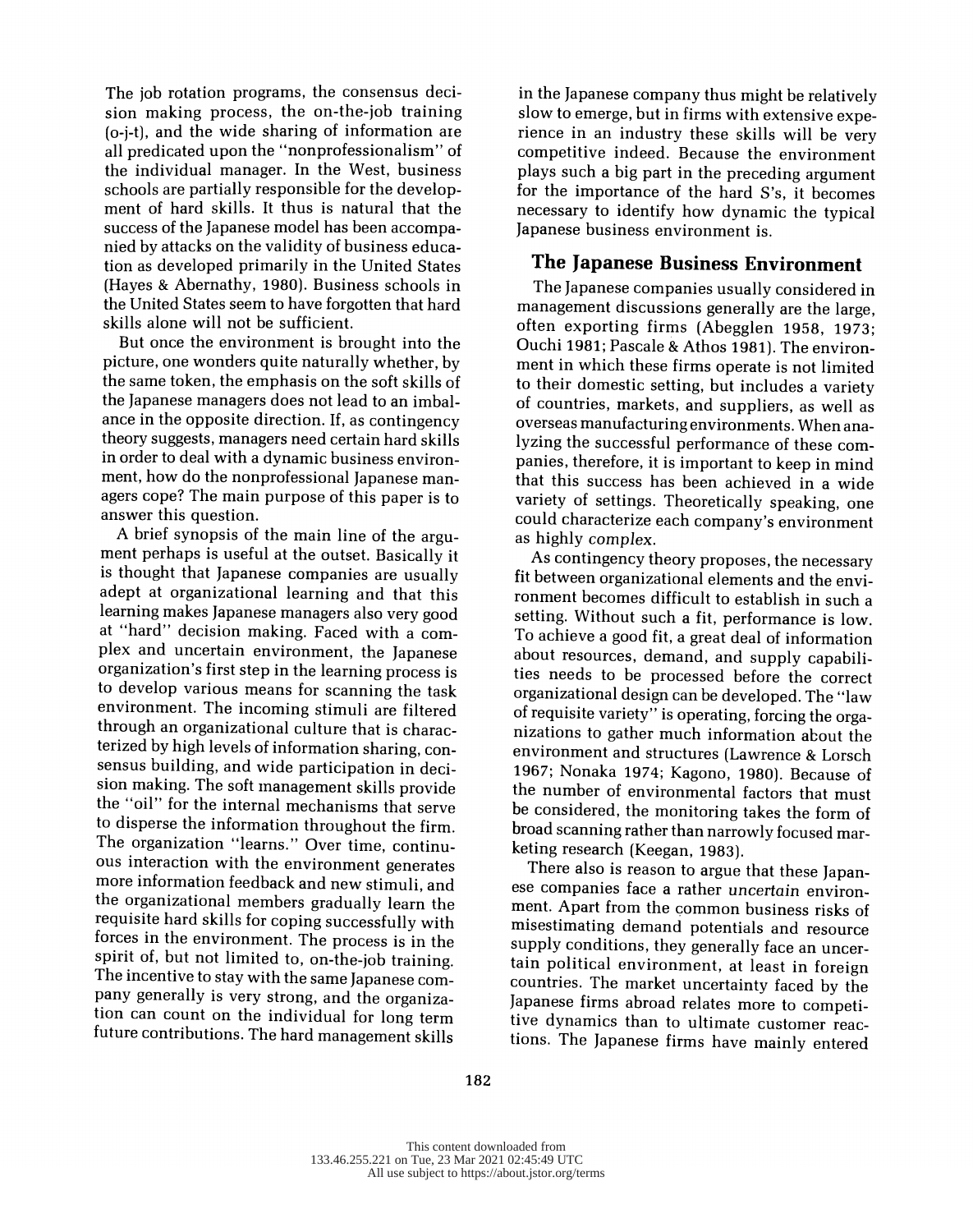mature markets where the basic need and desire for the product on the part of the consumer are in no doubt. In the introductory and growth stages, customer needs and preferences tend to be under developed and unstable. In mature markets, by contrast, there is no longer a question of what function the product fulfills or why the individ ual needs it. Rather, the question is whether knowledgeable customers can get the exact kinds of products they want.

 In the mature market, the task of the firm be comes fundamentally one of "beating the com petition." As long as competitive behavior is dynamic, with frequent entries, a mature market still will show great uncertainties. For the enter ing firms, trying to "best" an entrenched competi tor abroad generally will be an enterprise fraught with dangers and considerable risks.

 In general, therefore, the typical task environ ments faced by the Japanese company at home and abroad can be characterized as complex and uncertain. Some environments, such as in the automobile and steel industries, even exhibit what Drucker (1980) calls "turbulence." Turbu lent environments tend to be dynamically unsta ble and unpredictable, often because the govern ments of the various host countries actively intervene in the economic functioning of the markets.

 In these complex, uncertain, and perhaps tur bulent environments, contingency theory would propose that a premium is placed on rapid infor mational recovery, flexibility in organizational design, and astute timing of important decisions (Duncan 1973; Duncan & Weiss 1979). As a consequence, it is no longer sufficient to develop a good fit of organizational elements to a given complex environment. Because this environment is likely to keep changing, what once was a good fit might soon become less than optimal. Thus a premium is placed on organizational flexibility and adaptability-a continuous process requiring rapid organizational learning for successful per formance (Duncan & Weiss, 1979; Nonaka & Nicosia, 1979).

# The Concept of Organizational Learning

 Organizational learning can be defined as the process within the organization by which knowl edge about action-outcome relationships and the

 effect of the environment on these relationships is developed (Duncan & Weiss, 1979). This knowl edge necessarily resides within individuals in the organization but is not identical to individual specific knowhow. Rather, it concerns knowledge that is communicable, consensual, and integrated knowledge that in a sense is shared among many (but not necessarily all) of the members of an organization's dominant coalition.

 The learning involves an organizational pro cess through which an individual's knowledge can be shared, evaluated, and integrated with that of others in the organization. Such a process need not be formal, but if the individual's learning is not validated by others' knowledge, the neces sary integration might not take place and organi zational adaptability is hampered.

 The dynamics of the organizational learning process emanate from "performance gaps" in the Duncan & Weiss terminology. As these gaps are encountered or anticipated, search for new knowl edge is initiated. The search may follow several avenues: empirical experimentation (Staw 1977), "armchair theorizing," or the use of external infor mation sources such as competitors, government institutions, and outside experts (Nonaka & Nicosia 1979). The information search will sometimes (in the case of the Japanese company "will often") include general environmental scanning of a rather wide scope. For example, the newspapers of Peoria, Illinois, headquarters of the Caterpillar Company, are flown in daily to the Tokyo office of Komatsu, its big Japanese competitor. (Also see Nonaka & Johansson, 1984.)

 The rate of acceptance of this new information, according to the organizational learning frame work, depends on the degree to which it con flicts with existing paradigms and the politics within the organization, including the question of how power is distributed among the members of the dominant coalition. Finally, the new or modified knowledge paradigm must be commu nicated to the members so as to represent a "true" increase in organizational knowledge (Duncan & Weiss, 1979).

 This description of organizational learning reveals why many of the well-known characteris tics of Japanese management are uniquely suited to enhanced organizational learning. The consen sus decision making process (Abegglen, 1958)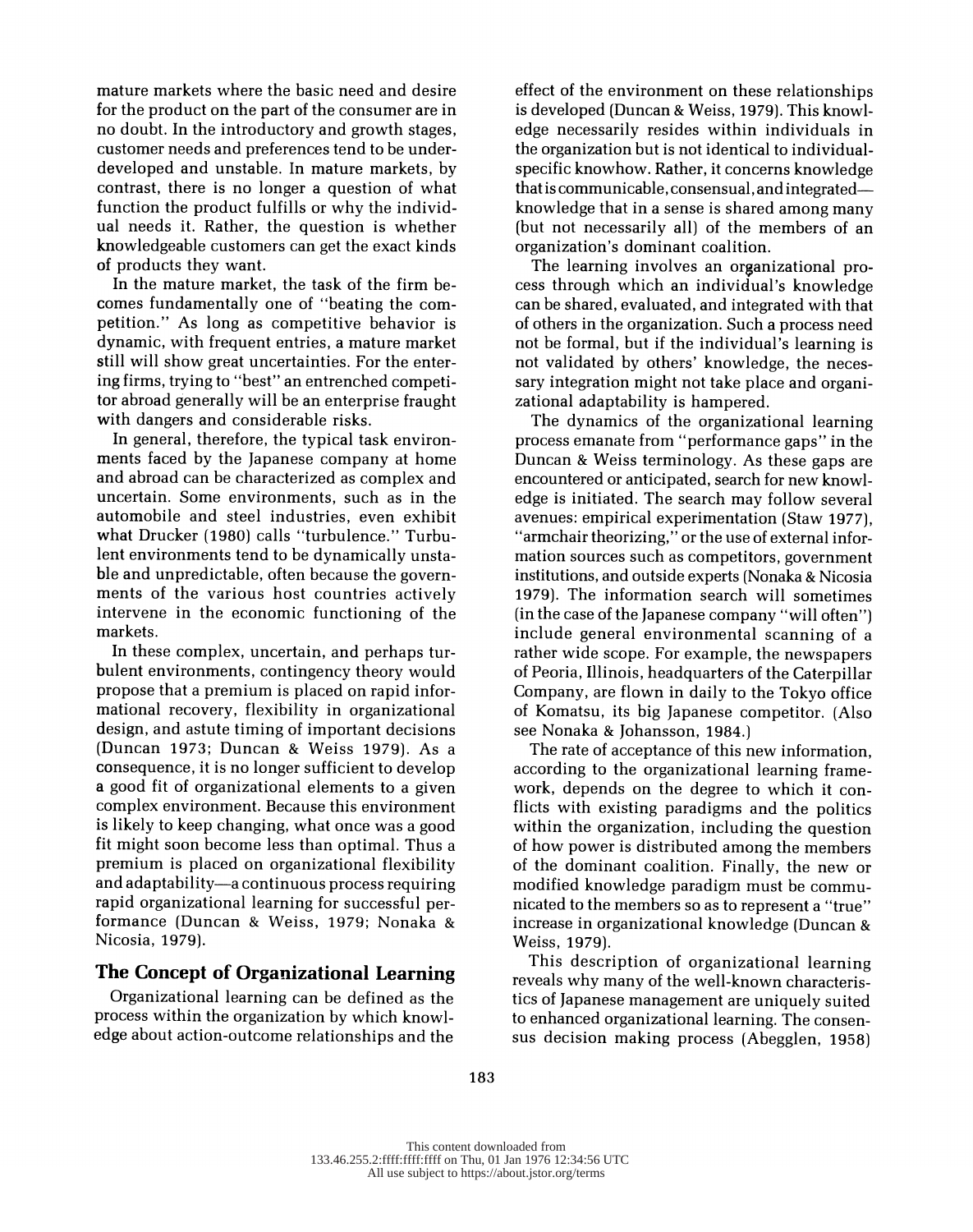contains many features that tend to facilitate information sharing. The insistence on selection of company members at an early point in life and avoidance of the introduction of new people at higher management levels (Clark, 1979; Rohlen, 1974) also foster acceptance and sharing of com munal knowledge and the integration of existing paradigms. The intensive socializing among the members of the organization (Rohlen, 1974) serves to reinforce memberships and mutuality, making it easier to accept differences of opinion and arrive at integrated resolutions of these differ ences (Friedlander, 1983). The oft-quoted prac tice of management to communicate its "reigning paradigms," although difficult to distinguish from indoctrination efforts, also serves to identify and make knowledge available to all members within the firm (Clark, 1979; Rohlen, 1974).

# Skills Development Among Japanese Managers

 The organizational learning concept demon strates how important shared knowledge and col lective skills are when adapting to a turbulent environment. But it also emphasizes that the basic building blocks of organizational learning come from individual-level knowledge and skills. How does the Japanese organization overcome this potential obstacle?

 To set the following material in its proper context, it is necessary first to discuss the rela tive lack of professional education exhibited by Japanese management, particularly at the top lev els (Ouchi, 1981). This tradition traces back at least to the early postwar years when lack of skilled personnel at the top levels was acute, resulting in a need to pool in some way all the available intellectual and managerial resources of a company (Clark, 1979). This accounts to a great extent for the emergence of and reliance on a consensual decision making process. It also al lows properly for the recent argument that a con sensual process to a degree allows managerial deficiencies to be counterbalanced by resources elsewhere in the company, in a sense protecting the individual decision maker against mistakes (Pascale & Athos, 1981). By diffusing the deci sion maker's responsibilities among a large group of people, such shortcomings can be made less  visible and also less critical for the operations of the company. At the same time, group decision making serves to make available to the company all the skills and knowledge required in many situations of critical importance to company sur vival and success (Ouchi, 1981).

 This background offers a partial explanation of why the Japanese challenge for so long went unheeded by Western managers. Schooled as the latter were in the professional skills taught by management programs as well as on-the-job ex periences, it was easy to assume the Japanese managers would be able to catch up with their Western counterparts only slowly. Because Ja pan's industries had continuously sought the advice and insights offered by Western com panies, it could reasonably be assumed that, given sufficient time and opportunity, they would come to develop the individual, specialized executive style favored by most, if not all, Western organiza tions. Japanese organizations would in time real ize the dangers of "groupthink" and the great advantages of the professional management ap proach. The paradox is that they did not (and so far have not) adopted the professional manage ment approach and, despite this "handicap," they have managed to become extremely successful and potent competitors with Western firms. On this subject, see the positive role of "teamwork" in developing the 64K RAM as reported by Bylinski (1981) and also Abegglen's thoughtful conclu sion in his 1973 volume.

 In retrospect, it is clear that Japanese organiza tions did not find it necessary to concentrate on the development of individual managerial skills. Apparently the quality of decision making emerg ing from the consensual group process proved sufficient to alleviate this potential problem. Just when this happened is a moot historical point and probably varies considerably between com panies. Of interest, however, is the process of how it happened. Against the organizational learning concept and Japanese management fea tures described earlier, the authors' interpreta tion runs as follows.

## The Level of Shared Knowledge

 The first strand of the explanation derives from the high level of shared knowledge in a Japan ese organization. Over time, even less capable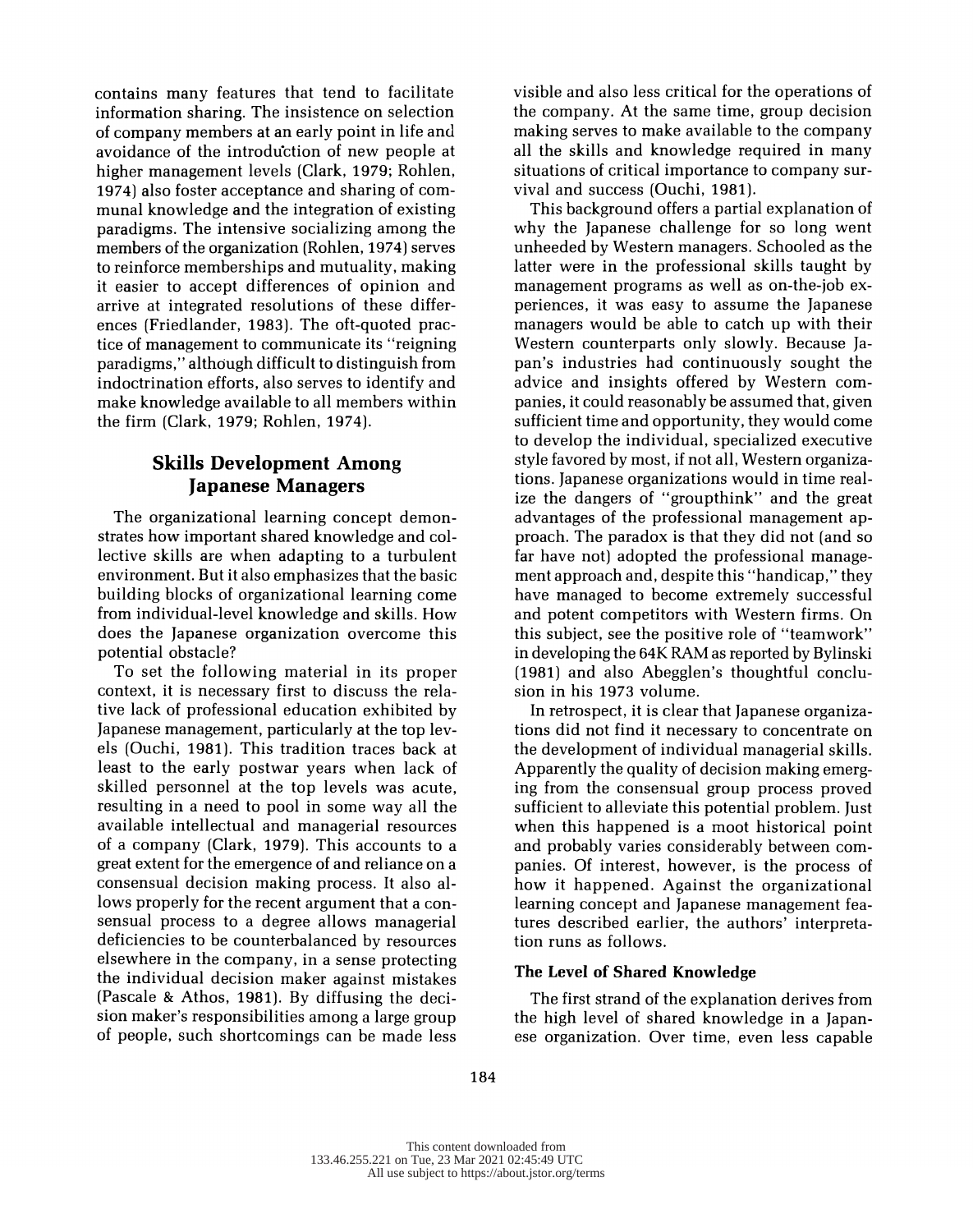persons develop skills and knowledge. When jux taposed with the knowledge accumulated by other members of the dominant coalition, the level of shared knowledge becomes much higher than that evidenced by organizations relying on more atomistic, individualized decision making. Thus, the individual and the organization "have learned" (using the organizational learning term inology). The quality of this information initially might be less than would be the case for compara ble Western organizations, because very specific skills and knowledge are at a lower level. Over time, however, the quality is gradually raised on the basis of performance gaps (competitively defined), as well as by "straight" education coming from studying Western experiences (Lyons, 1976).

 The corresponding accumulation of experience and knowledge generally will be slower in West ern firms, both because of a higher entry level for the incoming resources (new managers, expert consultants, etc.) and because less sharing takes place. Individual managers become much more crucial in the Western organization; they accu mulate individual experience and they are asked to handle situations on an individual basis. In a sense this makes the Japanese organization much less vulnerable to executive failures (bad de cisions, as well as absences and leave-taking). At the very top level this argument might be less valid; see, for example, the important roles attrib uted to Matsushita (Pascale & Athos, 1981) and Morita and Ibuka (Lyons, 1976). In the majority of cases, however, the Japanese organization is able to cover for an absent individual quite easily, because other individuals have a relatively greater understanding of the requisite information and also because less individual decision making is required (Kagono, Nonaka, Okumura, & Sakaki bara, 1984).

 As a result, one can argue, the Japanese com pany should show little change in policy when old managers move on and new personnel is rotated into their positions. This conjecture is borne out by the tendency of Japanese firms to stay with a decision over long time periods-even when profits are not forthcoming. The examples are many: according to annual reports Honda lost money on its Brussels operation for almost 10 years without withdrawing, finally turning the

 operations into the black; Toyota's operations in Indonesia have been plagued continuously by a failure to return a profit. From a Western stand point, such insistence and "stubbornness" could sometimes be seen as an inability to cut losses early by withdrawing. The Japanese managers, on the other hand, tend to view Western com panies' commitments in many instances as lower than desirable (Ouchi 1981).

### The Role of Integration

 The second strand of the explanation centers on the quality of the information shared. How can it be that a group of individuals often with less education and individual skills not only gen erate a large common base of knowledge but also manage to develop superior knowledge? Surely the well-educated, professional managers of the Western organizations have the upper hand when it comes to advanced techniques and skills.

 The answer, these authors believe, is to be found in the Duncan and Weiss (1979) concept of integration. Individually, many Western man agers are very knowledgeable and possess great skills. But in order for those resources to be fully exploited, it becomes necessary to integrate the knowledge from all sources into one coherent picture before making a particular decision. According to much evidence, such an integrated picture of all the implications of a given decision will be too complex for one person alone. The problems here are not only cognitive limits, but also segmented vision and the lack of lateral communication; see, for example, March and Olsen (1976) and Argyris and Schon (1978). Accordingly, the company's total information sys tem simply cannot be brought to bear on one single decision point—in stark contrast to the Jap anese consensual group processes. As a result, it is not necessary to argue that the quality of the information set available in a Japanese organiza tion is higher than that in a Western company; the relevant fact is the quality of the information actually brought to bear on a given decision by the managers involved (Ouchi 1981). In this regard, the Japanese system seems superior to the Western style.

#### O-J-T of the Decision Maker

 The third strand of the explanation goes a step further, however, and argues that in fact the capa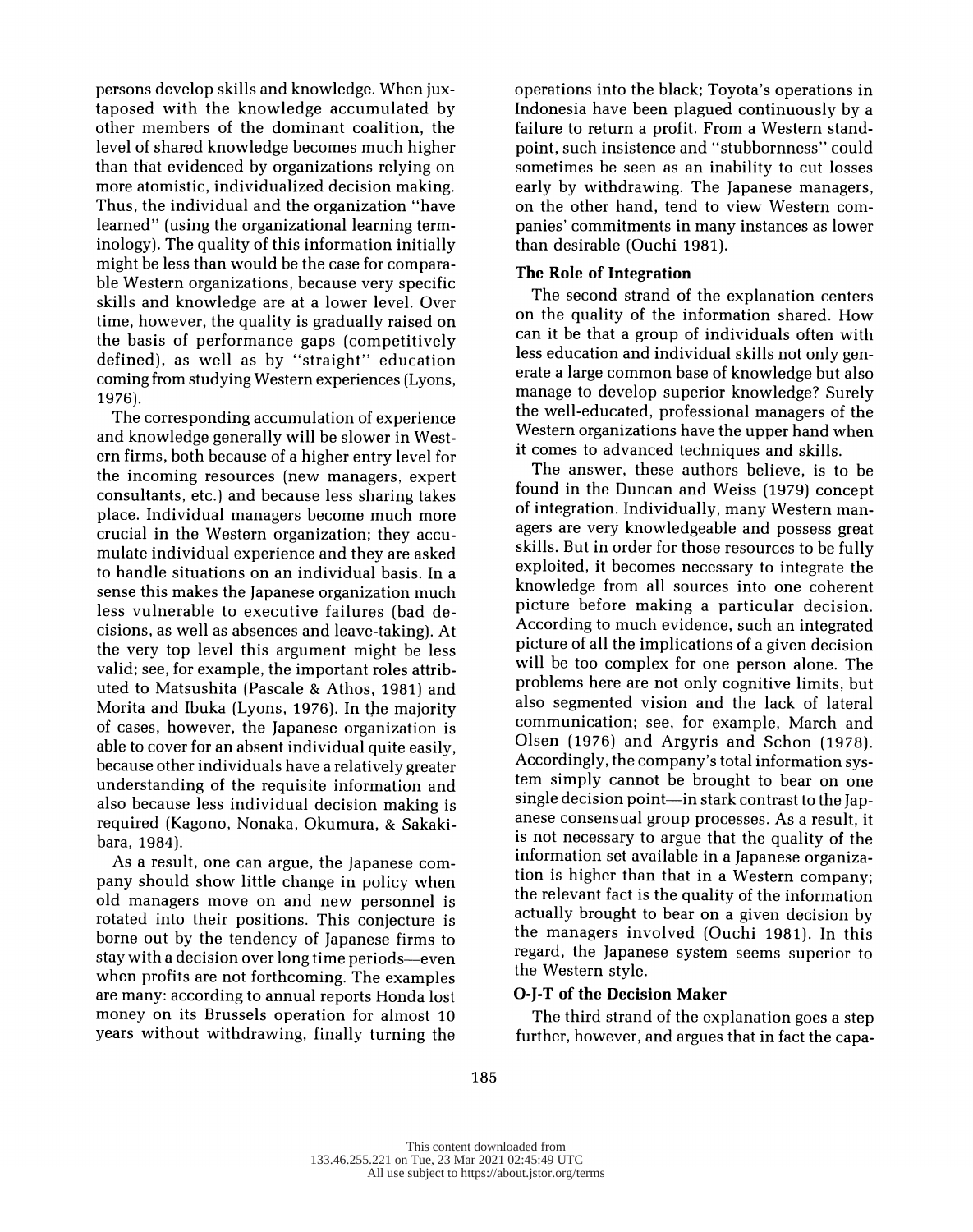bility of individual decision makers in Japanese organizations is, in some cases at least, equal to that of Western organizations. The argument also can be phrased to say that the inferiority of the Japanese managers to their Western counterparts has largely been eroded over time, and the situa tion now is one of equality, if not superiority for the Japanese. The reasoning here is based on what happens to the individual through his career with the company.

 Several factors specific to Japanese organiza tions are at work. The group sharing process leads naturally to an exposure of junior members to higher echelon executives, and learning by exam ple is a standard experience of the new arrivals. With slow promotion policies, the younger mem bers are given plenty of time to absorb new information. Specific assignments of teacher pupil (sempai-kohai) pairs (Pascale & Athos, 1981; Rohlen, 1974) also account for attention to an individual's learning and skill development. The common practice of job rotation (Pucik, 1981) also enables the individual to develop skills in a wide variety of areas, making a professional type of skill development less common but also ena bling the individual to share in-depth in com pany operations as a whole. The standard prac tice of promotions based on seniority in the company, although sometimes challenged (Pas cale & Athos, 1981), still is common and contrib utes to an openness on the part of senior manag ers to their juniors' suggestions and allows the latter to participate in many of the crucial deci sions made by the company.

 Other more mundane differences also contrib ute to this on-the-job education. It is well known that briefings by foreign suppliers and buyers often require the attendance of many employees from the Japanese company (Japan's strategy for the '80s, 1981). At such meetings the Japanese often overwhelm the presenters by requests for all possibly relevant information. After the meet ings the Japanese attempt an immediate diges tion of the information ("integration," in the Dun can and Weiss framework) allowing divergent interpretations to emerge and be discussed in tensively. There is no doubt that this "technique" serves primarily as an insurance policy against possible mistakes (similar to the consensus deci sion making process), but it also provides educa tion, information, and knowledge for incipient managers. As a result, one can argue, the typical "low profile" of the Japanese managers should be seen more as a reflection of the need to con sult other people before making a final decision and much less as a consequence of the tradi tional view of Japanese managers as "only figure heads" (Kahn 1970). This is especially important to keep in mind because the lack of ability to communicate in a foreign language often makes the Japanese representative in an international meeting seem a less formidable friend or foe than frequently is the case.

#### Continuous Education

 A final strand of the explanation of an increase in the quality of the managers in a Japanese orga nization is that very often there is an elaborate educational system built into the company career paths. Specific skills or knowledge are required in a Western setting; new people with the re quired skills or expert consultants are in fact hired. The corresponding mechanism in a Japan ese company generally is to invite such outside experts or knowledgeable people, but not as per manent members of the firm, nor as problem solving "troubleshooters" (relatively common in Western firms). Rather, the company invites the individuals to lecture to the company employees on topics relevant to the problem area, but often without identifying the exact nature or cause of the problem. This educational approach allows many of the company employees to share in the new knowledge directly—and to discuss the prof fered information thoroughly among themselves. The outcome of the visit is seen mostly as the starting point for the problem solution, from which more specific readings, materials, and pos sible solutions can be developed by the company's own personnel. Such use of outside experts clearly serves well for integrative purposes to develop shared knowledge; it also allows indi viduals to develop more in-depth skills for future use (Ouchi, 1981).

# The Emerging "Hard" Decision Quality

 The organizational learning argument used so far in explicating the Japanese successes can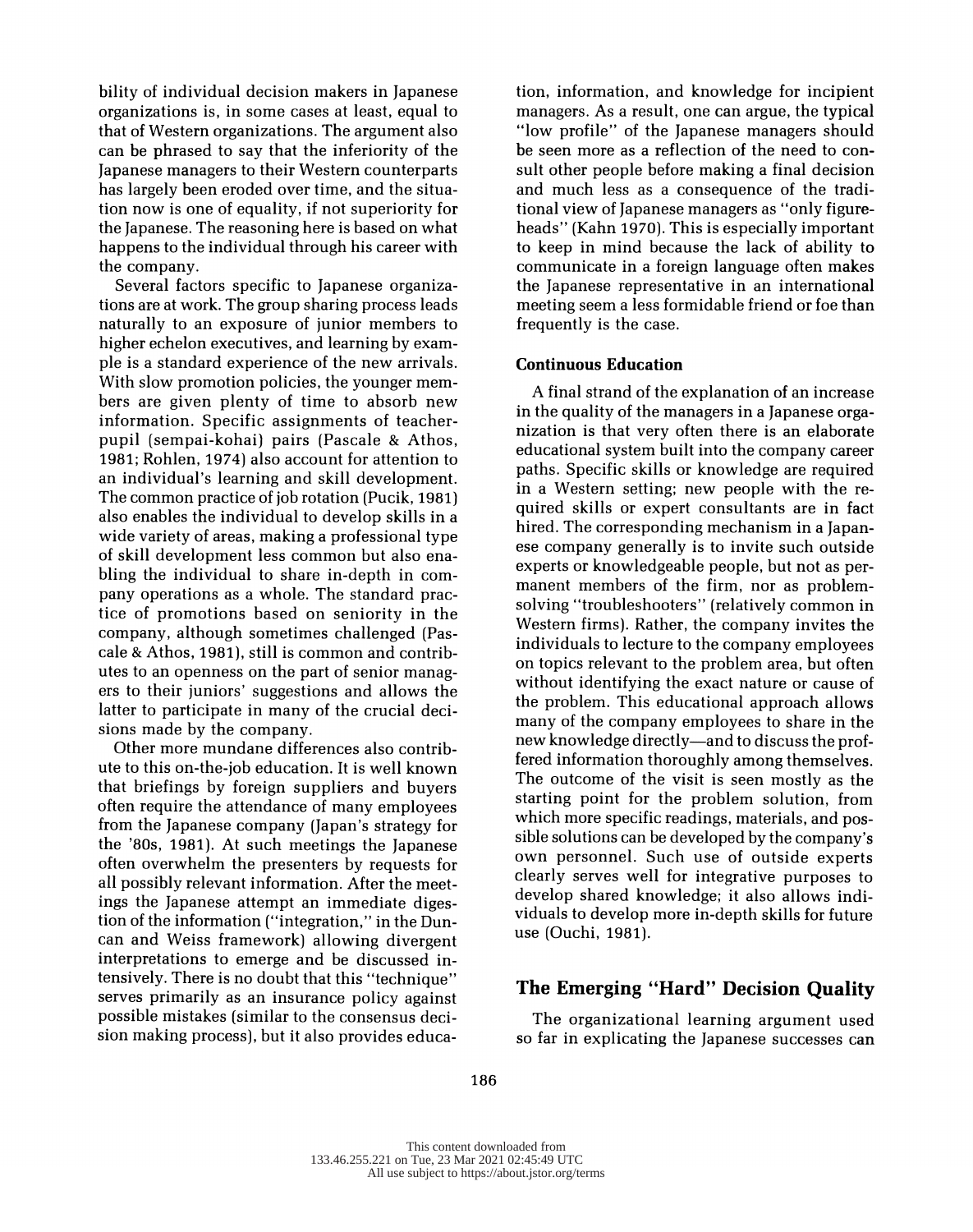be divided into two parts. On the one hand is the notion that the Japanese organization has unusu ally strong capabilities of environmental scan ning and information processing. The Japanese "soft" skills of management are used to assemble and disseminate information among a large num ber of organizational members, resulting in a high level of shared and integrated knowledge. Many of the well-known features of Japanese organiza tions are at work here, and most readers of the current literature on Japanese management would find this part relatively noncontroversial by now.

 The second component of the argument relates the high level of shared knowledge to the quality of Japanese decision making on the "hard" issues (systems, structures, and strategies). This portion deals with the interchange of knowledge between organizational units and the individual and with the "hard" decision making skills that are devel oped over time. This part of the process is not so thoroughly described in the current literature. Figure 1 provides an expanded specification of this stage in the process.

 The quality of hard decisions as depicted in the figure refers to the chances that the correct decision is made, contingent on the state of the environment. The correct decision is the one that maximizes the fit between the organization and the environment. Because unforeseeable changes in the turbulent environment can make a "cor rect" decision "bad" in terms of actual outcome, the framework should be seen as operating over a large number of situations typically encoun tered in a business firm. The quality of decision then can be measured by the frequency with which good outcomes are recorded over time. The plus and minus signs in the figure refer to the causal relationships between the variables. For example, as the level of sharing increases, so does the amount of learning from others, which in turn leads to improved capability of the deci sion maker.

#### Quality of Information

 The quality of a hard decision is seen to depend on two things: the quality of information avail able and the capability of the decision maker. On the quality of information side, there probably is little disputing that the higher the level of shared information, the higher will be the quality. Stan dard arguments in information theory would con sider that the redundancy that almost unavoid ably is encountered in a group setting would, in general, tend to enhance the reliability of the information. Furthermore, the sharing of experi ences and information among several people makes available to all members various negative (and positive) outcomes and findings encountered by other members of the group-a sort of "vicarious" learning style (Bandura, 1977). One also could argue that in a group setting the individual is more motivated to contribute new information on his own, if for no other reason than the implicit or explicit pressure from norms in the group (Davis & Luthans, 1980).

 These factors are represented in the diagram as four variables that mediate the influence of infor mation sharing on the quality of information. The first is the cognitive limitations that affect in dividual-level processing. As the sharing of infor mation rises, these limitations become less restric tive: many heads are better than one. The net effect on the information quality is positive (from the two negative signs). Similar reasoning lies behind the positive effects mediated by the in creased reliability of the information because of double checking, the motivation to collect more information so as to be able to share with one's peers, and the amount of time spent processing, which increases as sharing takes place.

#### Capability of the Decision Maker

 Group processing has a great deal of influence on the capability of the decision maker. At any given time, this capability might be seen as stationary. On the other hand, over time one would expect a general increase in the capability of the decision makers; they draw on the skill acquired in making past decisions and observing outcomes. (Presumably, this also would be the case for a low level of shared processes; an indi vidual decision maker also develops skills-but the advantage of lifetime employment in the Jap anese companies is, of course, precisely that one can count on this skill to be continually im proved.) By participating in the group process, the individual's cognitive limits are widened he/she is, in fact, "trained" by the group inter actions. Working against this factor is the lack of individualized recognition implicit in the shar-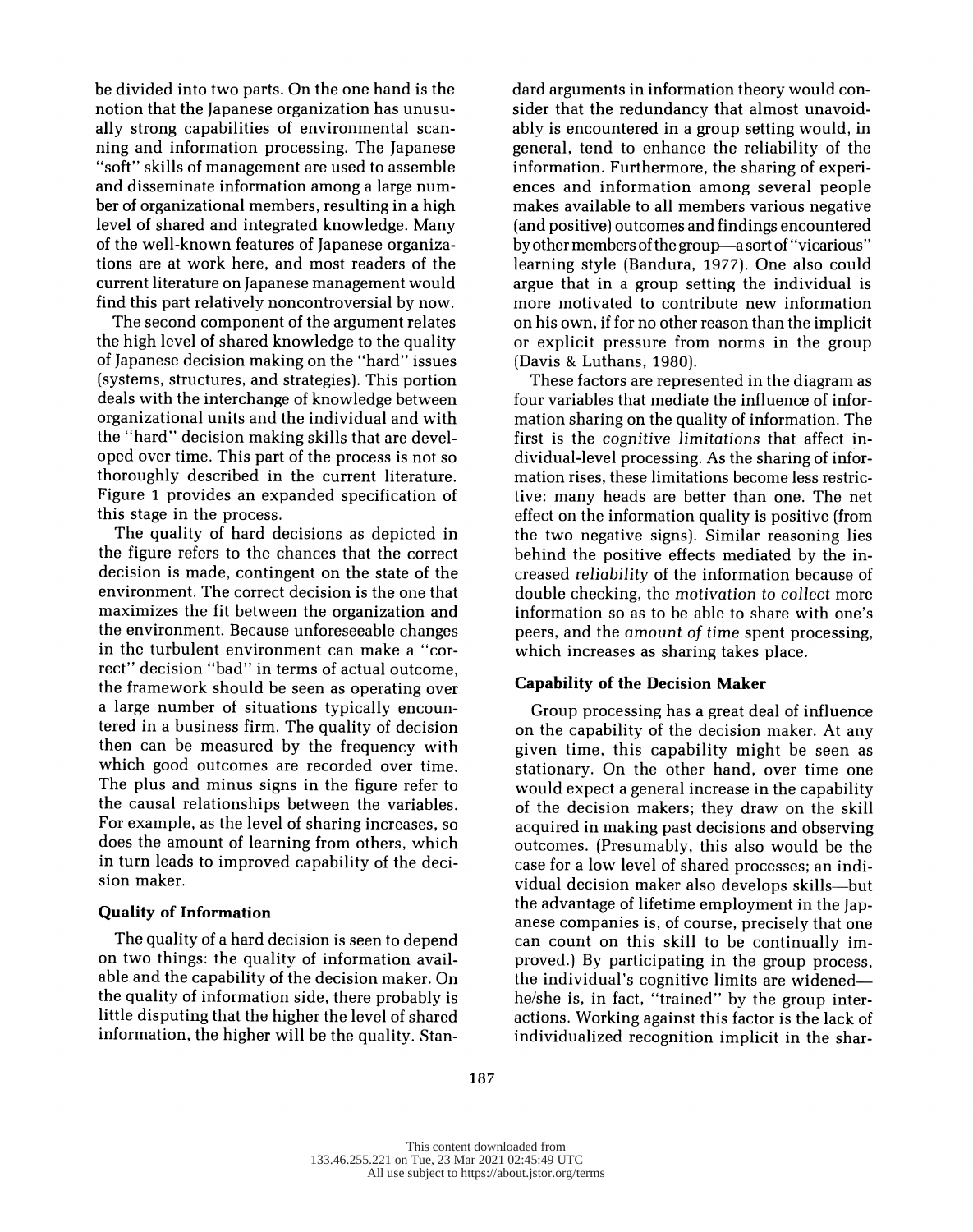

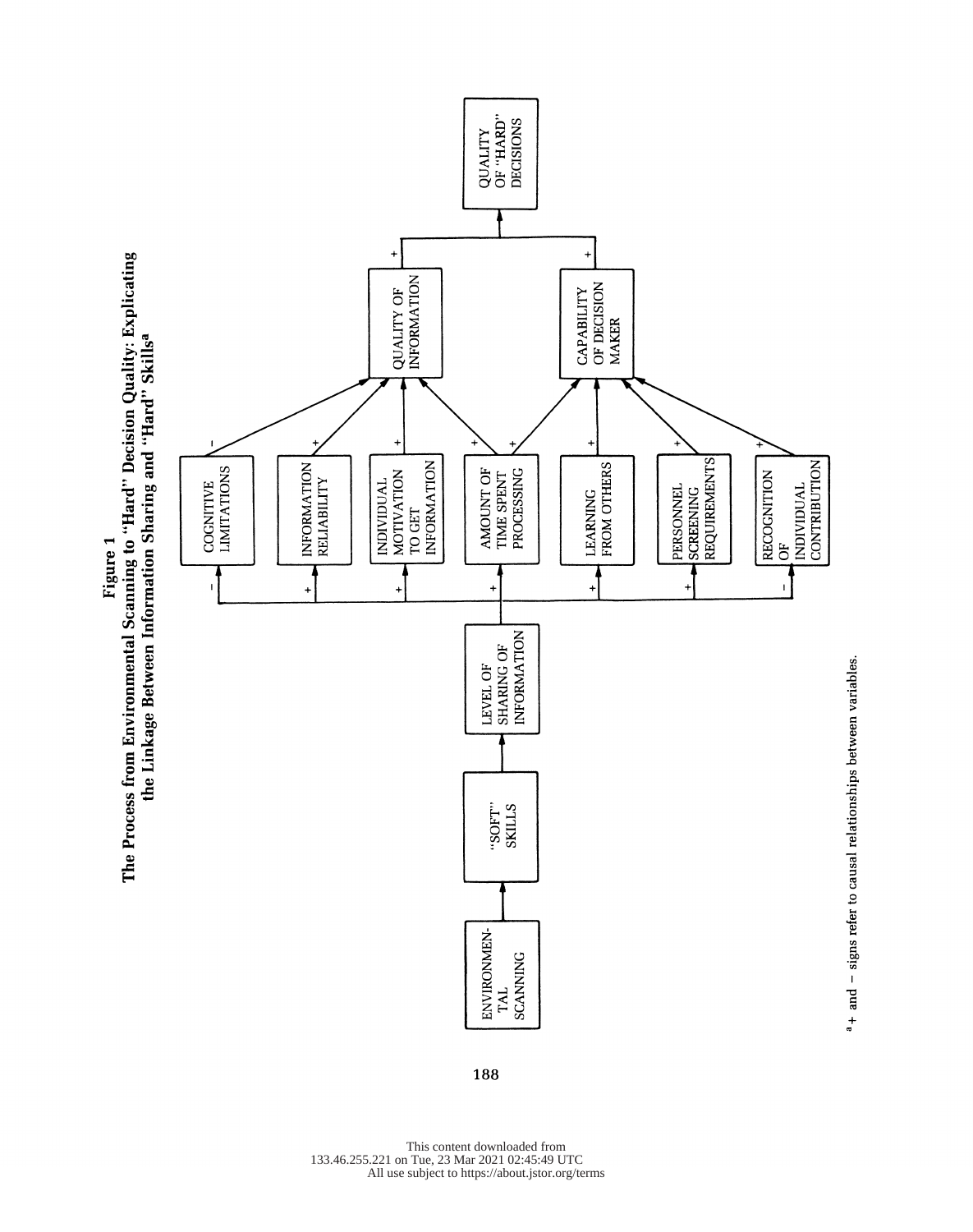ing process. The balancing of these counteract ing forces is moved to the positive side only by the careful selection of personnel. Japanese com panies tend to put great emphasis on thorough screening of new employees, to make sure they not only meet high requirements but also "fit" the particular style of the company (Nonaka & Johansson, 1984). If this procedure works satis factorily, the negative repercussions on motiva tion, even in the face of little individual recogni tion, should be minor. Furthermore, Pucik's (1981) work demonstrates that recognition of indi vidual merit might be greater than commonly thought. If so, this drawback of the sharing pro cess is minimized.

 These factors are summarized in the diagram in four variables. The amount of time spent on the processing of information influences posi tively the capability of the decision maker; it allows new staff sufficient time to absorb the lessons. Three additional factors influence the capability level. As the level of sharing increases, so does the learning from others; the senior (sempai) manager quite literally has to teach his junior (kohai) colleagues, and this affects future decision makers' capabilities directly. In another vein, the strict personnel screening procedures applied at the entry level for the new college recruits also serve to make sharing a productive experience for all involved, not the kind of con flictual situation that often accompanies meet ings on important issues in Western settings. The possibility of no individual recognition is a nega tive factor, but, as Pucik says, its actual role might be rather neutral.

#### Cost of Time

 The major cost of the high sharing process would seem to be the time it takes to complete the analysis and decide. In general, the more time available for decision making, the higher the qual ity of the decision (Figure 1). But the turbulence of the environment of many Japanese firms would seem to prohibit extensive use of group processes. The possibility of losing an opportunity because of a lengthy decision process must be reckoned with. This is the primary reason for the often long hours spent at the office by Japanese man agement with seemingly little direct work to com plete (Rohlen, 1974). It perhaps is fair to argue

 that it is this willingness of Japanese employees to stay in the office for long hours that makes possible the implementation of a group sharing process. The decision making takes time but because of longer working hours the time (the "real" time equivalent) elapsed before a consen sus is reached is still rather short. And, as a natu ral outgrowth of the shared information pro cessing, once a decision has been made its imple mentation is rapid (Ouchi 1981).

## Comparison with Theory Z

 Both the proposed organizational learning inter pretation of Japanese management and Theory Z presented by Ouchi (1981) attempt to account for the successful performance of the Japanese via management variables. The major features of the two paradigms can be compared in terms of the diagram in Figure 2.

 Although the diagram indicates a number of distinctions between the two models, the organi zational learning model may be viewed as an extension of Theory Z, introducing the environ ment into the equation. The Theory Z constructs lead to a highly motivated work force, and account for the famed intensity with which the Japanese dedicate their working lives to their organiza tion (Sullivan, 1983). The organizational learn ing model answers the question of how well the hardworking Japanese cope with the challenges from the environment. Unless this environment is very benign, hard work in and of itself will not be sufficient for successful performance. It is nec essary to "work smart," to identify and exploit the opportunities that the environment offers and to avoid or solve the problems it places in the path of the firm. This latter interface or "fit" with the environment requires exactly the kind of hard skills that are downplayed in Theory Z. The organizational learning model provides an expla nation for how these hard skills are developed and shows how the dedicated work force is guided by informed managers dealing skillfully with a turbulent environment.

## Summary

 The basic tenet in this paper is that the success ful performance of Japanese management derives not only from the well-known soft skills, but also from their skills at hard decision making.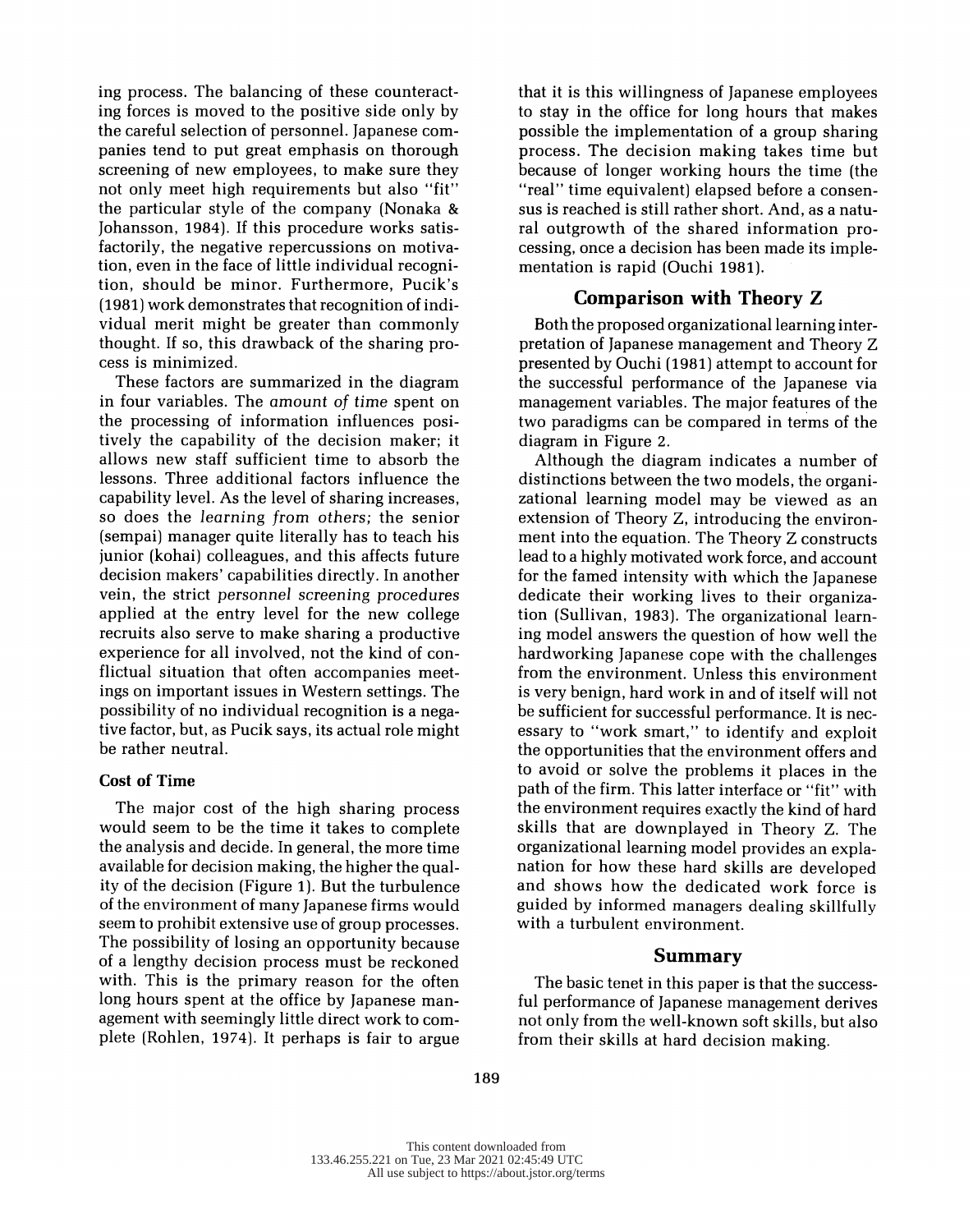## Figure 2 A Comparison of the Organizational Learning Model with Theory Z



The managed interactions between a complex<br>and uncertain environment and the internal work-<br>internal work-<br>internal work-<br>internal work-<br>internal work-<br>internal work-<br>internal work-<br>internal work-<br>internal work-<br>internal w ings of the Japanese organization represent a very effective organizational learning mechanism. Generally speaking, the accumulated information and experiences of the Japanese large company (from domestic as well as overseas operations) are continually processed, integrated, shared, and revised. Early on, in the domestic setting, com petitive skills and interpersonal/relational skills are honed. The consensus decision making and participatory processes in labor-management rela tions allow the information from multiple sources and several people to be shared, to increase reli ability of the information, allow one person's mistakes to be a lesson for all, provide training ground for junior employees, and increase the motivation of each individual member to contri bute new data. Later, after overseas expansion

 has begun, the rapid increase in information needs is balanced by these group sharing pro cesses, with information from trading companies, related companies, and government sources aug menting the company's own information retrieval system.

 As the organization's information processing capability grows, so does its skills in employing the information for strategic and tactical deci sion making (the hard S's). It develops "know how" and firm-specific advantages. Its competi tive analysis improves, and its data base and information for important decisions become more reliable. Changes in the dynamic environment (domestic and overseas) will make old informa tion less useful, but the hard skills acquired allow the organization to adapt as new information about the environment appears. The development of this pool of people-particularly in the "domi